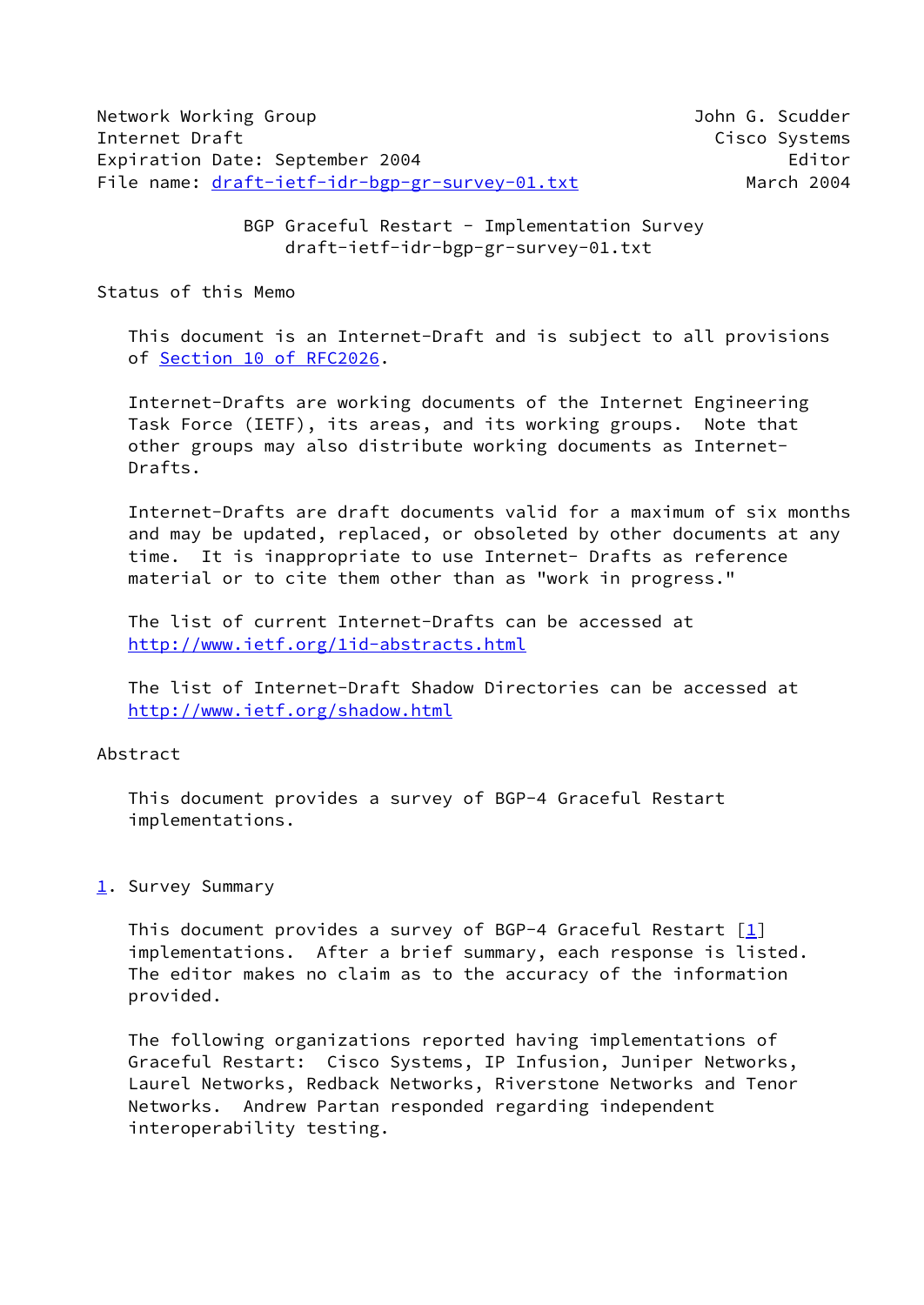| INTERNET DRAFT | Graceful Restart Survey | March 2004 |
|----------------|-------------------------|------------|
|----------------|-------------------------|------------|

 Respondents reported having tested interoperability between the following:

|         |  |  | Cisco Juniper Laurel Redback Riverstone |
|---------|--|--|-----------------------------------------|
| Cisco   |  |  |                                         |
| Juniper |  |  |                                         |

 In addition to responses from implementors, Andrew Partan <asp@partan.com> reports that he has tested interoperation between Cisco, Juniper and Redback.

## <span id="page-1-0"></span>[2](#page-1-0). Survey Forms

<span id="page-1-1"></span>[2.1](#page-1-1). Cisco Systems, Inc.

Person filling out this form: Ruchi Kapoor <ruchi@cisco.com>

 Does your Graceful Restart implementation do the following as defined in [draft-ietf-idr-restart-05.txt?](https://datatracker.ietf.org/doc/pdf/draft-ietf-idr-restart-05.txt)

 Send the End-of-RIB marker upon completion of initial routing update according to **section 4?** 

Yes.

Exchange the Graceful Restart capability according to [section](#page-9-2) [5?](#page-9-2)

Yes.

 Restart BGP sessions normally (i.e., a full restart not a Graceful Restart) when terminated with a NOTIFICATION message according to [section 6?](#page-9-3)

Yes.

Function as a Restarting Speaker according to section 6.1?

Yes.

Function as a Receiving Speaker according to **section 6.2?**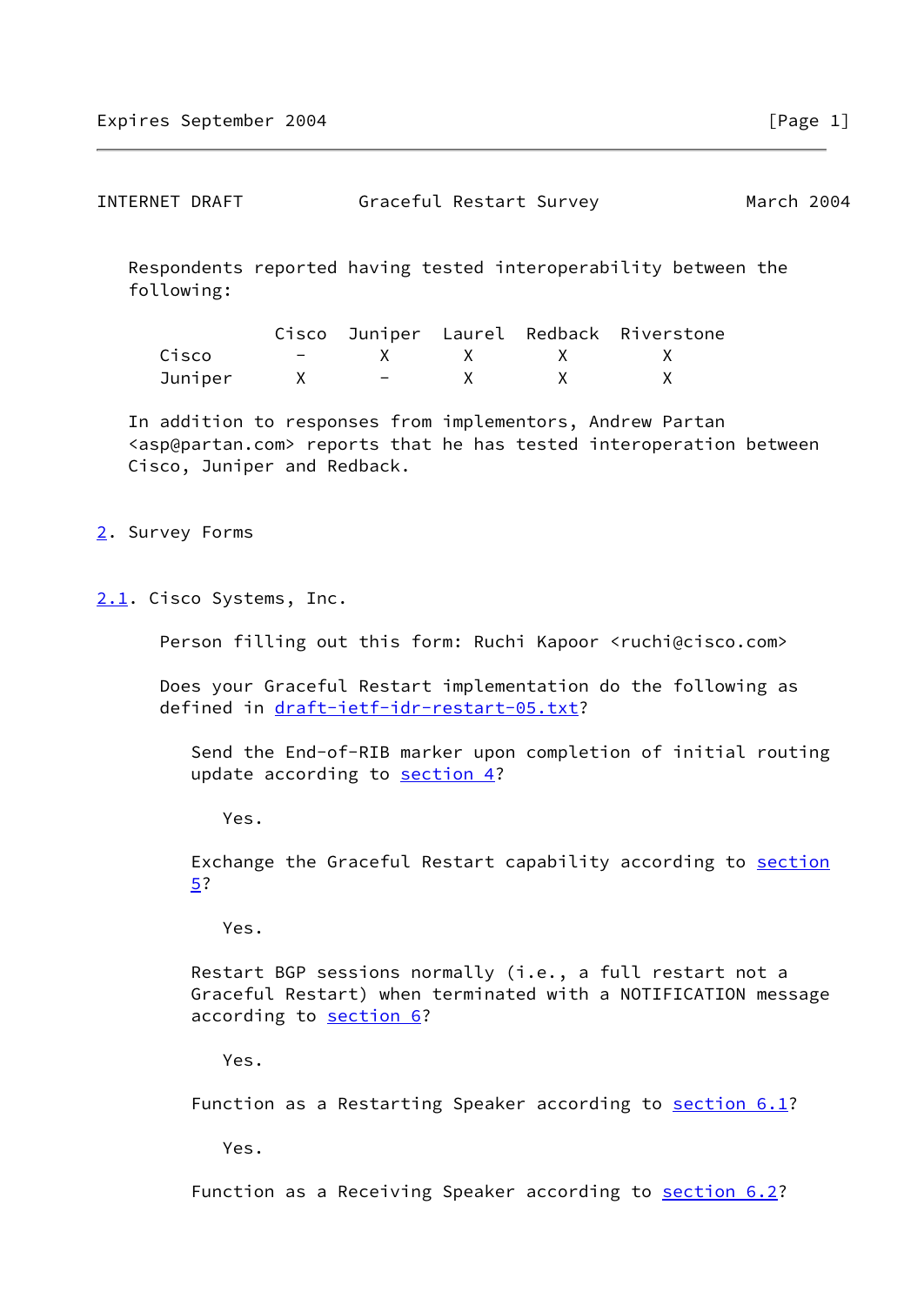Yes.

 List other implementations that you have tested for Graceful Restart interoperability.

Expires September 2004 **[Page 2]** [Page 2]

INTERNET DRAFT Graceful Restart Survey March 2004

JunOS.

<span id="page-2-0"></span>[2.2](#page-2-0). IP Infusion, Inc.

 Person filling out this form: Kunihiro Ishiguro <kunihiro@ipinfusion.com>, Wei Cao <wei@ipinfusion.com>

 Does your Graceful Restart implementation do the following as defined in [draft-ietf-idr-restart-05.txt?](https://datatracker.ietf.org/doc/pdf/draft-ietf-idr-restart-05.txt)

 Send the End-of-RIB marker upon completion of initial routing update according to [section 4?](#page-9-1)

Yes.

Exchange the Graceful Restart capability according to **[section](#page-9-2)** [5?](#page-9-2)

Yes, except the "only be a receiver" case.

 Restart BGP sessions normally (i.e., a full restart not a Graceful Restart) when terminated with a NOTIFICATION message according to [section 6?](#page-9-3)

Yes.

Function as a Restarting Speaker according to section 6.1?

Yes. And we support both planned and unplanned restart.

Function as a Receiving Speaker according to section 6.2?

Yes.

List other implementations that you have tested for Graceful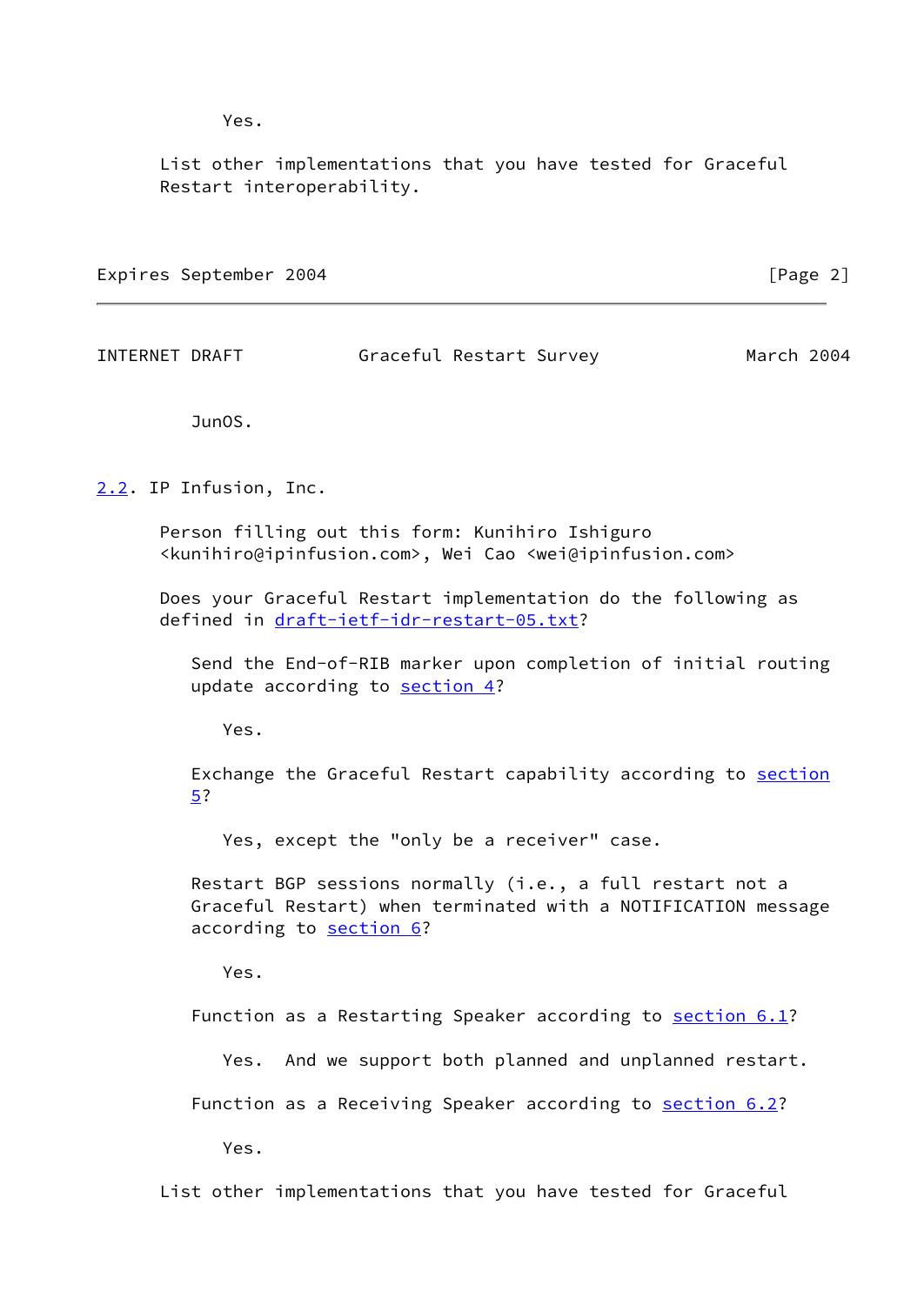Restart interoperability.

None.

<span id="page-3-0"></span>[2.3](#page-3-0). Juniper Networks

 Person filling out this form: Chaitanya Kodeboyina <ck@juniper.net>

 Does your Graceful Restart implementation do the following as defined in [draft-ietf-idr-restart-05.txt?](https://datatracker.ietf.org/doc/pdf/draft-ietf-idr-restart-05.txt)

Expires September 2004 **[Page 3]** 

INTERNET DRAFT Graceful Restart Survey March 2004

 Graceful restart functionality is not on by default and one has to configure 'graceful-restart' for BGP and other protocols to implement this functionality. So all answers below are conditional on this knob being configured. (There is one knob for all protocols.)

 Send the End-of-RIB marker upon completion of initial routing update according to [section 4?](#page-9-1)

Yes.

 Exchange the Graceful Restart capability according to [section](#page-9-2) [5?](#page-9-2)

Yes.

 Restart BGP sessions normally (i.e., a full restart not a Graceful Restart) when terminated with a NOTIFICATION message according to [section 6?](#page-9-3)

Yes.

Function as a Restarting Speaker according to section 6.1?

 Yes, except that we don't have a capability today (needs a knob at most) to restrict graceful-restart to planned restarts only. But this is an internal matter which has no bearing on interop and I don't see why this paragraph should be part of the draft: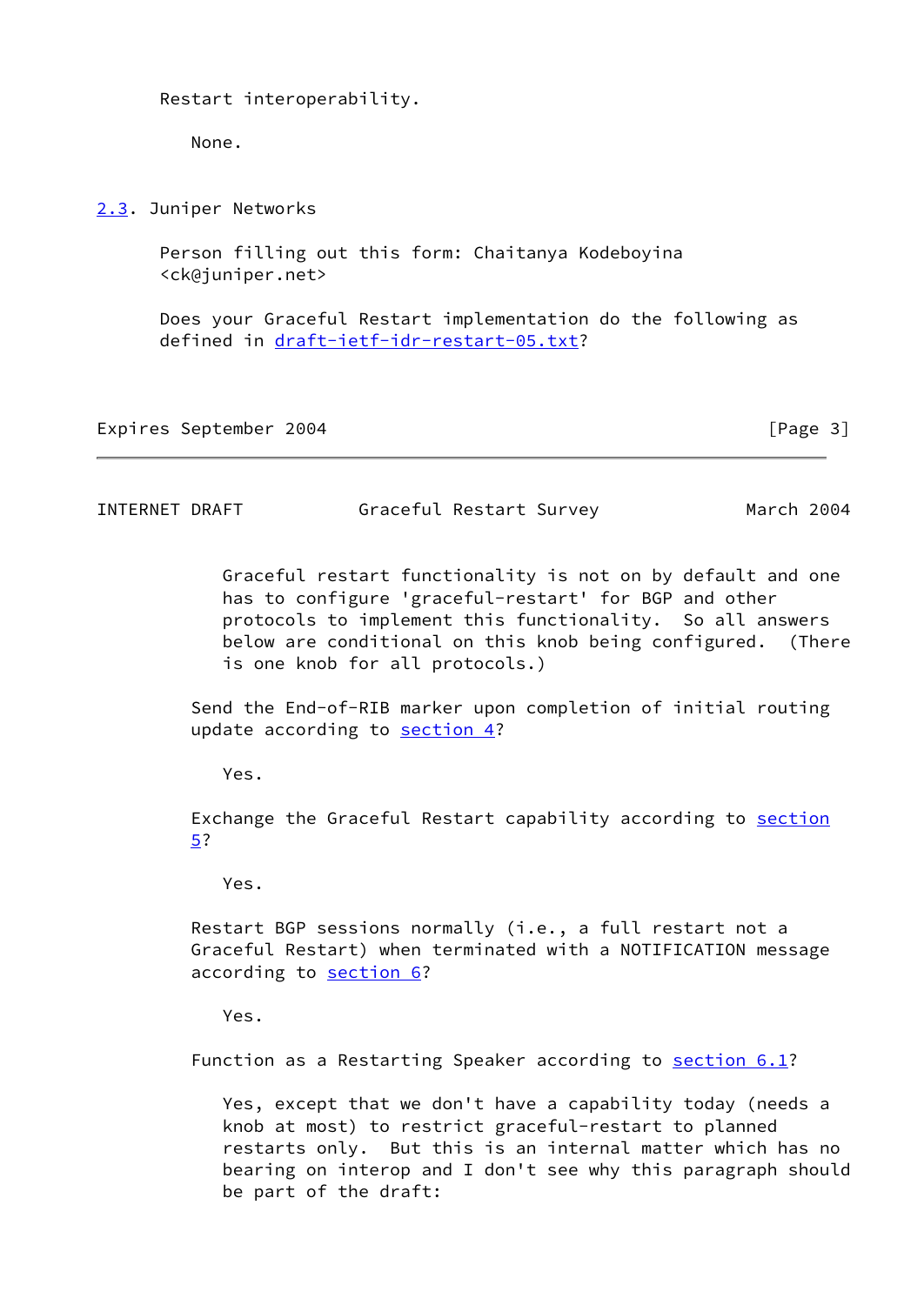If one wants to apply graceful restart only when the restart is planned (as opposed to both planned and unplanned restart), then one way to accomplish this would be to set the Forwarding State bit to 1 after a planned restart, and to 0 in all other cases. Other approaches to accomplish this are outside the scope of this document.

Function as a Receiving Speaker according to section 6.2?

Yes.

 List other implementations that you have tested for Graceful Restart interoperability.

None.

Expires September 2004 **[Page 4]** 

<span id="page-4-0"></span>

| 2.4. Laurel Networks, Inc.                                                                                                                                  |
|-------------------------------------------------------------------------------------------------------------------------------------------------------------|
| Person filling out this form: Ardas Cilingiroglu<br><ardas@laurelnetworks.com></ardas@laurelnetworks.com>                                                   |
| Does your Graceful Restart implementation do the following as<br>defined in draft-ietf-idr-restart-05.txt?                                                  |
| Send the End-of-RIB marker upon completion of initial routing<br>update according to section 4?                                                             |
| Yes. End-of-RIB is generated upon completion of the initial<br>update messages if graceful-restart is configured, even when<br>it's a normal bgp (re)start. |
| Exchange the Graceful Restart capability according to <u>section</u><br>5?                                                                                  |
| Yes.                                                                                                                                                        |

INTERNET DRAFT Graceful Restart Survey March 2004

 Restart BGP sessions normally (i.e., a full restart not a Graceful Restart) when terminated with a NOTIFICATION message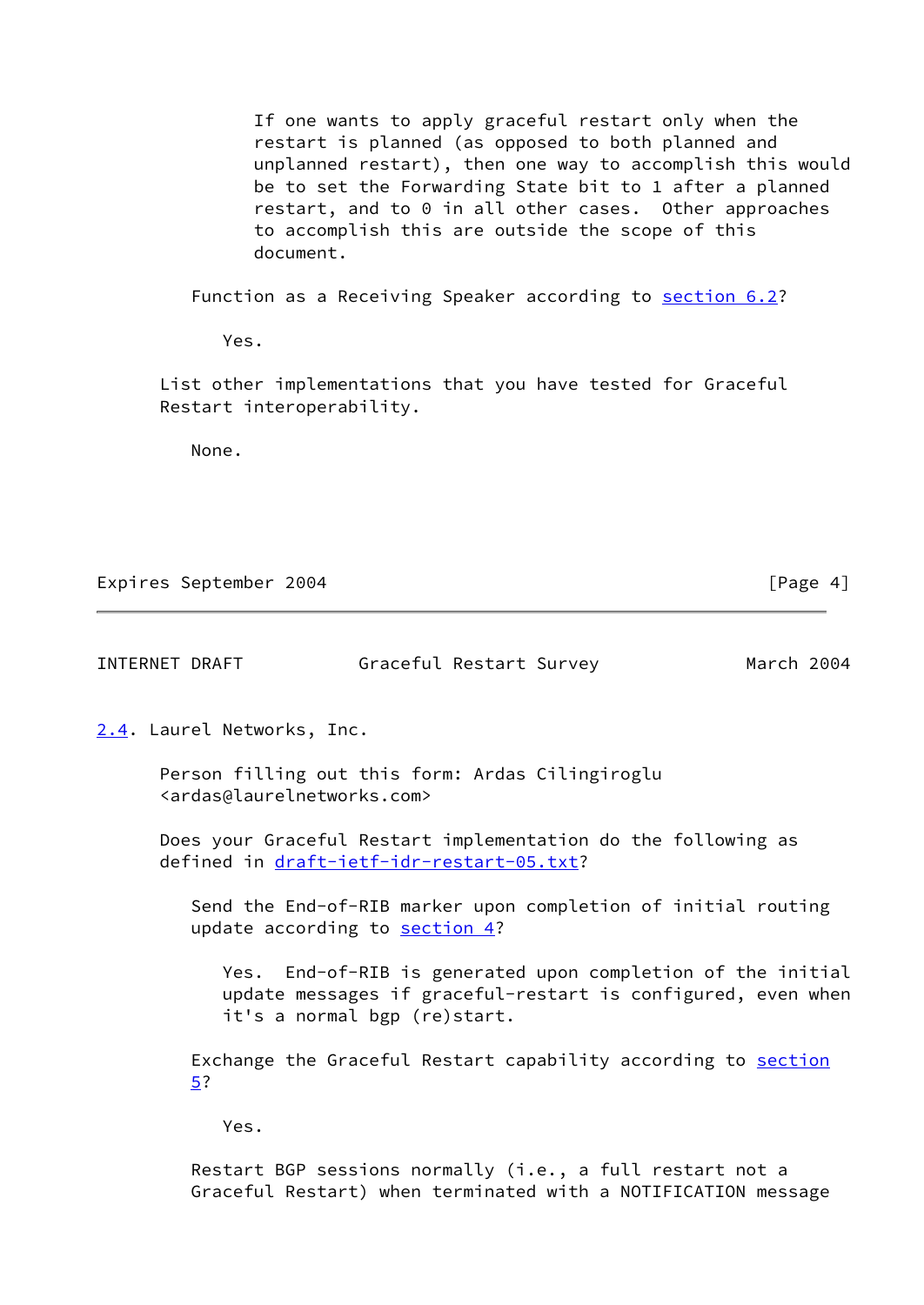according to [section 6?](#page-9-3)

Yes.

Function as a Restarting Speaker according to section 6.1?

 Yes. We support both planned and unplanned restarts. Also, implemented a configurable upper bound to defer route selection.

Function as a Receiving Speaker according to section 6.2?

 Yes. Implemented a configurable upper bound to retain stale Rib-In routes.

 List other implementations that you have tested for Graceful Restart interoperability.

Cisco and Juniper.

|  | Expires September 2004 |  | [Page $5$ ] |
|--|------------------------|--|-------------|
|--|------------------------|--|-------------|

INTERNET DRAFT Graceful Restart Survey March 2004

<span id="page-5-0"></span>[2.5](#page-5-0). Redback Networks, Inc.

Person filling out this form: Jenny Yuan <jenny@redback.com>

 Does your Graceful Restart implementation do the following as defined in [draft-ietf-idr-restart-05.txt?](https://datatracker.ietf.org/doc/pdf/draft-ietf-idr-restart-05.txt)

 Send the End-of-RIB marker upon completion of initial routing update according to [section 4?](#page-9-1)

Yes.

Exchange the Graceful Restart capability according to [section](#page-9-2) [5?](#page-9-2)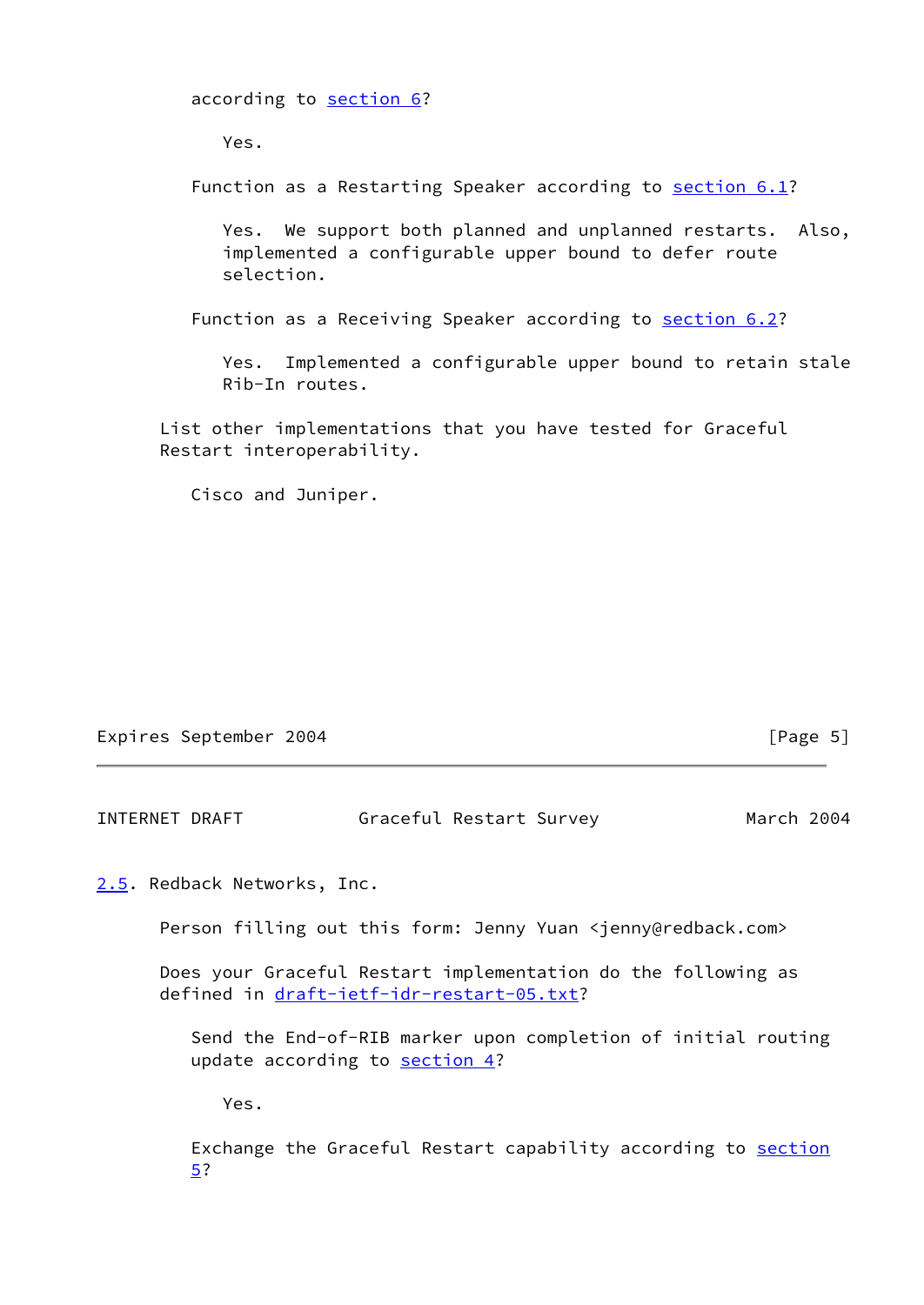Yes.

 Restart BGP sessions normally (i.e., a full restart not a Graceful Restart) when terminated with a NOTIFICATION message according to [section 6?](#page-9-3)

Yes.

Function as a Restarting Speaker according to section 6.1?

Yes.

Function as a Receiving Speaker according to section 6.2?

Yes.

 List other implementations that you have tested for Graceful Restart interoperability.

Cisco.

<span id="page-6-0"></span>[2.6](#page-6-0). Riverstone Networks

 Person filling out this form: Greg Hankins <ghankins@riverstonenet.com>

 Does your Graceful Restart implementation do the following as defined in [draft-ietf-idr-restart-05.txt?](https://datatracker.ietf.org/doc/pdf/draft-ietf-idr-restart-05.txt)

 Send the End-of-RIB marker upon completion of initial routing update according to [section 4?](#page-9-1)

Expires September 2004 **Expires** September 2004

INTERNET DRAFT Graceful Restart Survey March 2004

Yes.

 Exchange the Graceful Restart capability according to [section](#page-9-2) [5?](#page-9-2)

Yes.

Restart BGP sessions normally (i.e., a full restart not a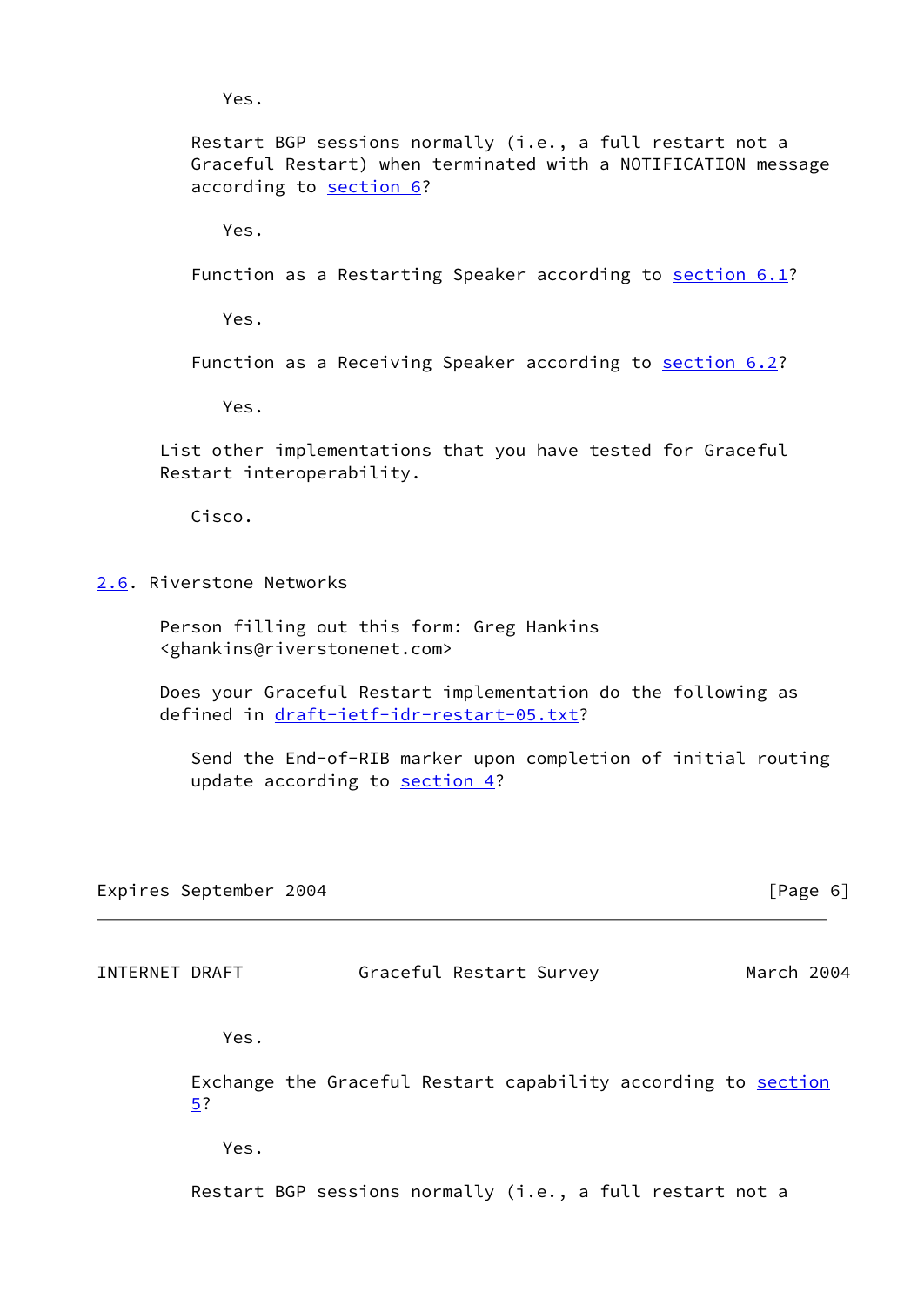Graceful Restart) when terminated with a NOTIFICATION message according to [section 6?](#page-9-3)

Yes.

Function as a Restarting Speaker according to section 6.1?

Yes.

Function as a Receiving Speaker according to section 6.2?

Yes.

 List other implementations that you have tested for Graceful Restart interoperability.

Cisco, Juniper.

Other information:

I defined a 'Resync-Time' to cover the following:

a) Restarter

 This timer is started after establishment, and sets an upper limit on time the restarter will wait for EOR markers before sending routes.

b) Helper

 This timer is started at the same point, and is the upper limit on the time taken by the restarter to refresh the 'stale' routes.

Expires September 2004 **Expires** September 2004

INTERNET DRAFT Graceful Restart Survey March 2004

<span id="page-7-0"></span>[2.7](#page-7-0). Tenor Networks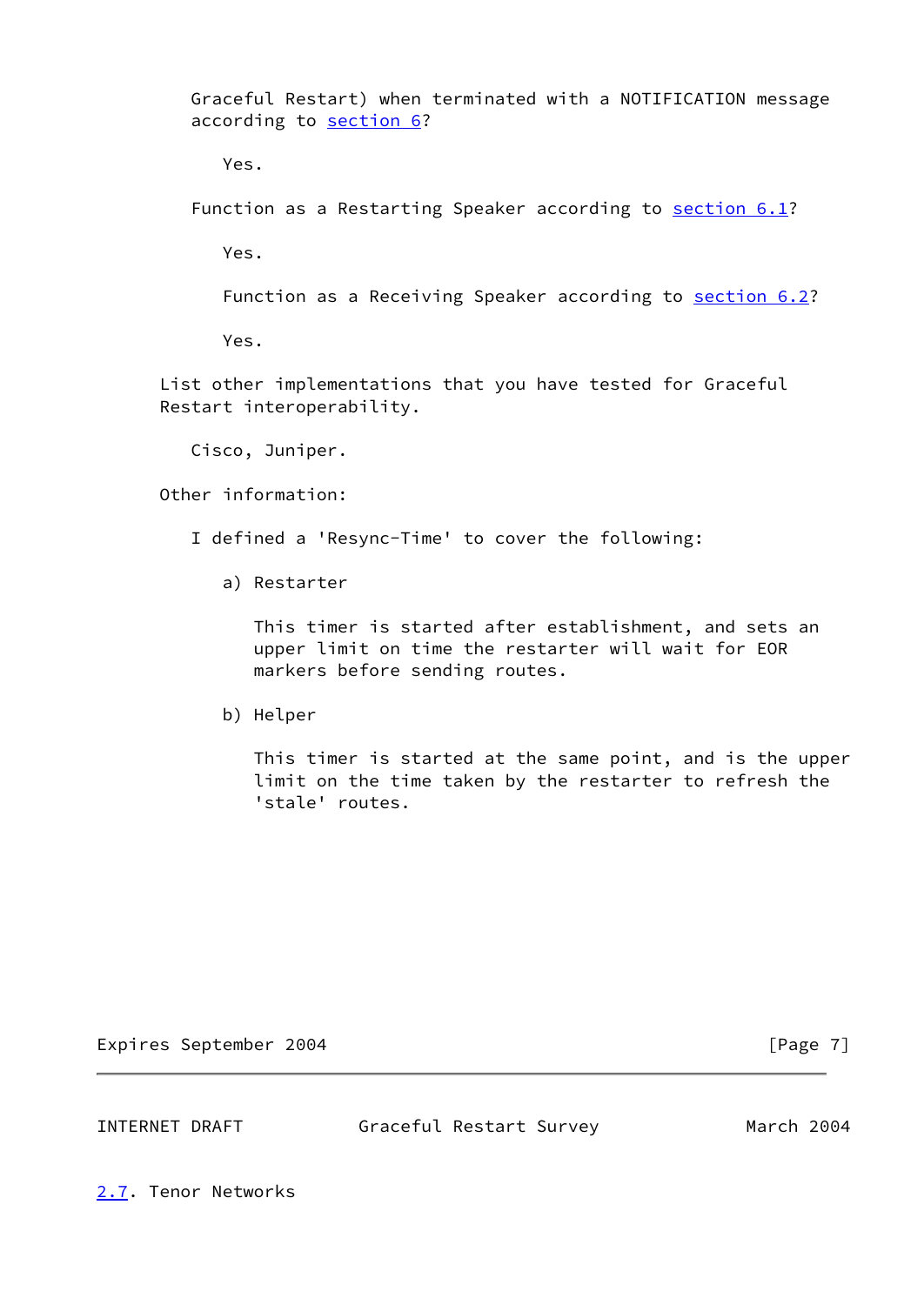Person filling out this form: Jim Tsillas <jtsillas@tenornetworks.com>

 Does your Graceful Restart implementation do the following as defined in [draft-ietf-idr-restart-05.txt?](https://datatracker.ietf.org/doc/pdf/draft-ietf-idr-restart-05.txt)

 Send the End-of-RIB marker upon completion of initial routing update according to [section 4?](#page-9-1)

Yes

Exchange the Graceful Restart capability according to [section](#page-9-2) [5?](#page-9-2)

Yes

 Restart BGP sessions normally (i.e., a full restart not a Graceful Restart) when terminated with a NOTIFICATION message according to [section 6?](#page-9-3)

Yes

Function as a Restarting Speaker according to section 6.1?

Yes

Function as a Receiving Speaker according to section 6.2?

Yes

 List other implementations that you have tested for Graceful Restart interoperability.

(None given.)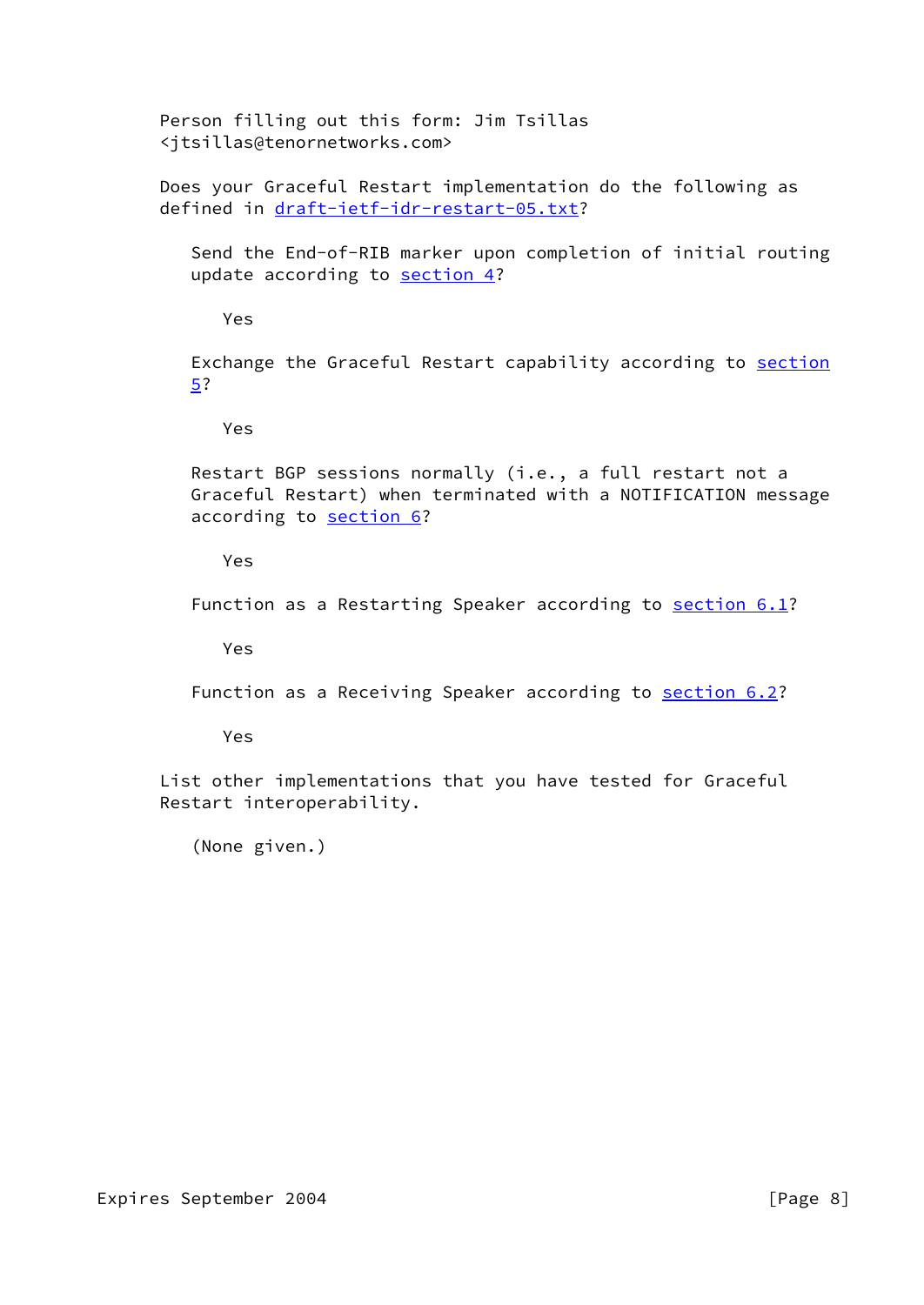- <span id="page-9-4"></span>[3](#page-9-4). References
- <span id="page-9-0"></span>[1] Sangli, S., Y. Rekhter, R. Fernando, J. Scudder and E. Chen, "Graceful Restart Mechanism for BGP," Work in Progress [\(draft-ietf](https://datatracker.ietf.org/doc/pdf/draft-ietf-idr-restart-08.txt) [idr-restart-08.txt\)](https://datatracker.ietf.org/doc/pdf/draft-ietf-idr-restart-08.txt), September 2003.
- <span id="page-9-1"></span>[4](#page-9-1). Security Considerations

This document does not address any security issues.

<span id="page-9-2"></span>[5](#page-9-2). IANA Considerations

No parameters are defined in this document.

<span id="page-9-3"></span>[6](#page-9-3). Author's Address

 John G. Scudder Cisco Systems, Inc. 100 S. Main Suite 200 Ann Arbor, MI 48104 Email: jgs@cisco.com

<span id="page-9-5"></span>[7](#page-9-5). Full Copyright Statement

Copyright (C) The Internet Society (2004). All Rights Reserved.

 This document and translations of it may be copied and furnished to others, and derivative works that comment on or otherwise explain it or assist in its implementation may be prepared, copied, published and distributed, in whole or in part, without restriction of any kind, provided that the above copyright notice and this paragraph are included on all such copies and derivative works. However, this doc ument itself may not be modified in any way, such as by removing the copyright notice or references to the Internet Society or other Internet organizations, except as needed for the purpose of develop ing Internet standards in which case the procedures for copyrights defined in the Internet Standards process must be followed, or as required to translate it into languages other than English.

 The limited permissions granted above are perpetual and will not be revoked by the Internet Society or its successors or assigns.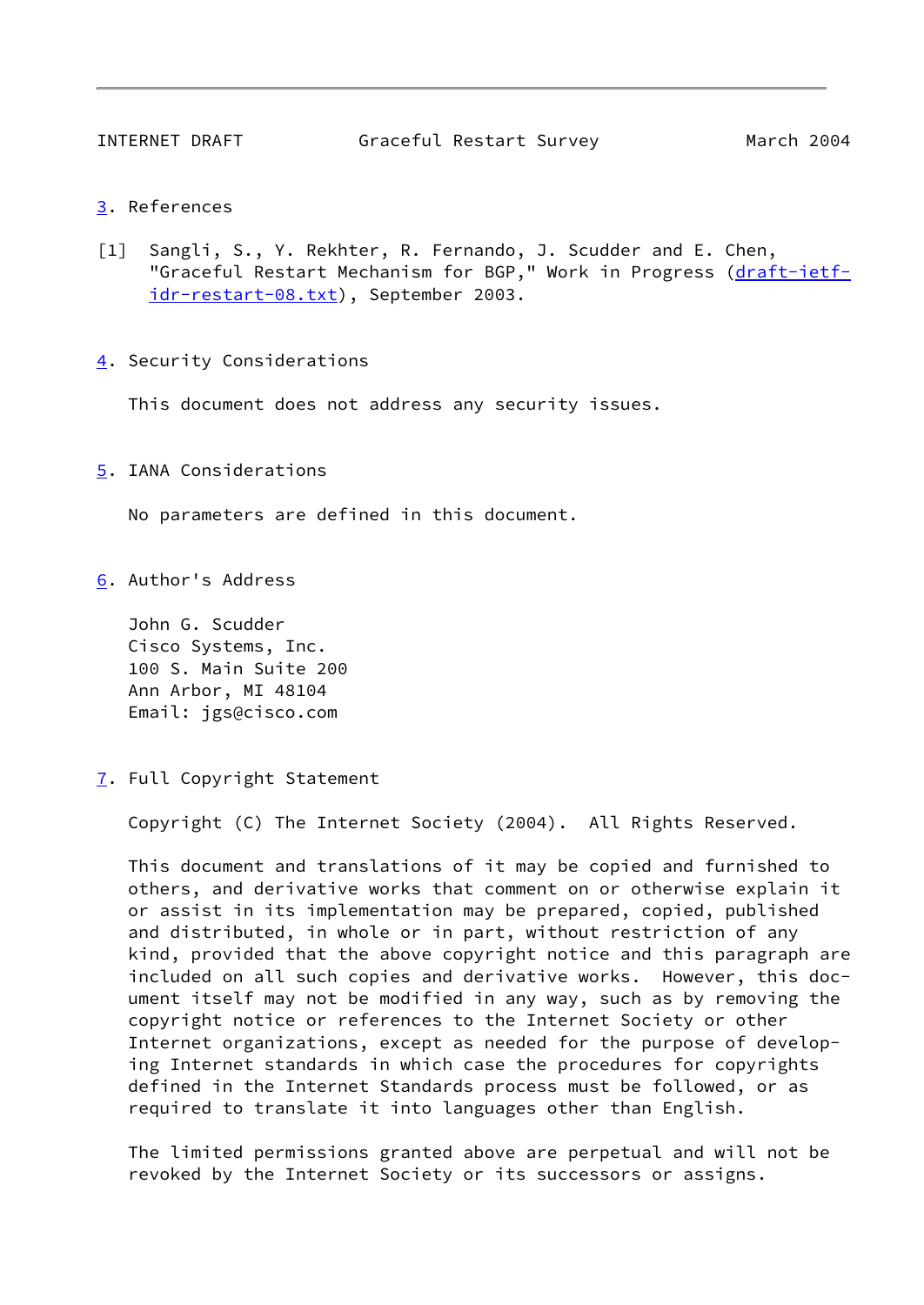This document and the information contained herein is provided on an "AS IS" basis and THE INTERNET SOCIETY AND THE INTERNET ENGINEERING

Expires September 2004 **Expires** September 2004

INTERNET DRAFT Graceful Restart Survey March 2004

 TASK FORCE DISCLAIMS ALL WARRANTIES, EXPRESS OR IMPLIED, INCLUDING BUT NOT LIMITED TO ANY WARRANTY THAT THE USE OF THE INFORMATION HEREIN WILL NOT INFRINGE ANY RIGHTS OR ANY IMPLIED WARRANTIES OF MER- CHANTABILITY OR FITNESS FOR A PARTICULAR PURPOSE.